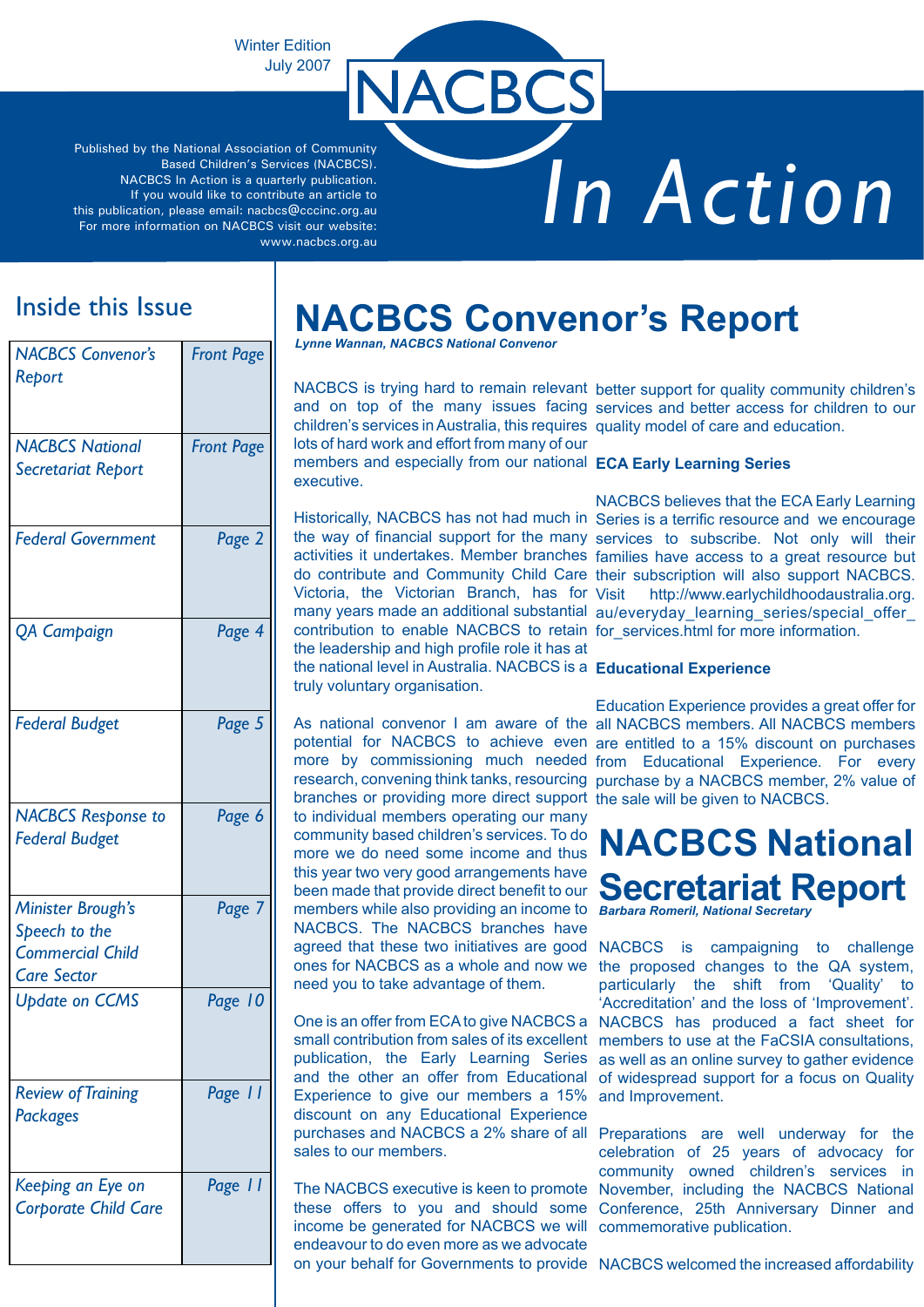

measures in the Federal Budget, as well as the increased funding • for indigenous child care, quality assurance and the inclusion support subsidy. However NACBCS continues to advocate for capital funding and for mechanisms to prevent government funds being channelled into private profit.

Our representatives and nominees continue to work hard at the moment with the multitude of government reference groups seeking advice and assistance with policy initiatives; see the updates elsewhere in this newsletter.

## **National Children's Services Forum**

Once again, NACBCS delegates were active participants in the National Children's Services Forum meeting in March. The Forum discussed the plethora of changes and consultations occurring at present and found some agreement amongst the national peak bodies.

The NCSF agreed that the priority issues to raise with government and opposition are:

- the urgent need for sustainable funding for MACS, Mobile and Innovative Rural and Remote services and all services in rural areas •
- the need for a long-term strategic plan for children's services for 0 to 12 year olds •

## **NACBCS 25th Anniversary Conference – CHILDREN NOT FOR PROFIT - Community Ownership for a Better World!**

The 25th anniversary of NACBCS this year. Don't forget the national conference:

### *Friday 16 and Saturday 17 November 2007*

### *Melbourne Functions at Caulfield Racecourse*

An exciting program has been prepared including a Keynote Address on "The Politics of Childcare in Aotearoa/New Zealand: The wins and compromises of successful advocacy for government investment by community early childhood" by Professor Helen May, Dean of the University of Otago College of Education, NZ.

There will also be pre-conference visits to integrated child & family services and services with innovative practice and governance, social events including a cocktail party and conference dinner, a lively debate on the topic 'Are children really too precious for profit?', a mix of workshops for experienced directors of children's services/social policy practitioners and workshops for child care practitioners and panel presentations on:

- Changing the World Past, Present and Future •
- Theory and practice of integrated children's services – what do we really mean? •
- Practitioners Panel what inspires children's services workers? •

Registration details are now being distributed. For further information contact Lauren Matthews at lmatthews@cccinc. org.au or ph: 03 9486 3455.

support for families, including paid parental leave and flexible funding models to enable flexible service delivery

There was not consensus in the NCSF on whether integration of the QA systems was desirable. However there was consensus on the need for strong sanctions for repeat non-accreditation.

NCSF agreed to consider active support for the UNICEF campaign for health equality for Aboriginal and Torres Strain Islander peoples.

FaCSIA invited comment on its implementation of the Inclusion and Professional Support Program so it can learn for future policy initiatives. FaCSIA reported 30 warning letters have been issued to date in regard to Child Care Payments Compliance; sanctions include additional conditions on CCB approval, suspension of CCB approval and notification to parents. FaCSIA reported on a number of changes that have been made to the planned Child Care Management System as a result of sector advice – see elsewhere in this newsletter for details.

## **Federal Government**

### **Indigenous Policy Announcement**

#### 26 June 2007

**Open letter to The Hon. Mal Brough,** Minister for Families, Community Services and Indigenous Affairs

#### Dear Minister Brough

The undersigned organisations write this joint and open letter in order to convey our views on action required to stop the abuse of children in Indigenous communities in the Northern Territory, and our concerns about aspects of the Australian Government's response to this problem as outlined in your statement of 21 June 2007.

The safety and well-being of Indigenous children is paramount. We welcome your commitment to tackling violence and abuse in certain Indigenous communities. We are deeply concerned at the severity and widespread nature of the problems of child sexual abuse and community breakdown in Indigenous communities in the NT, catalogued in the Little Children are Sacred Report.

We wish to work collaboratively with Governments and the communities affected to ensure that children are protected. We would like to see greater investment in the services that support Indigenous families and communities, the active involvement of these communities in finding solutions to these problems and greater Federal Government engagement in delivering basic health, housing and education services to remote communities.

There is general agreement among the communities affected, Governments and service providers and in the wider Australian community that urgent action is required to address the abuse and neglect of children and to assist those affected by it.

We note that the services which most Australians take for granted are often not delivered to remote Indigenous communities, including adequately resourced schools, health services, child protection and family support services, as well as police who are trained to deal with domestic violence in the communities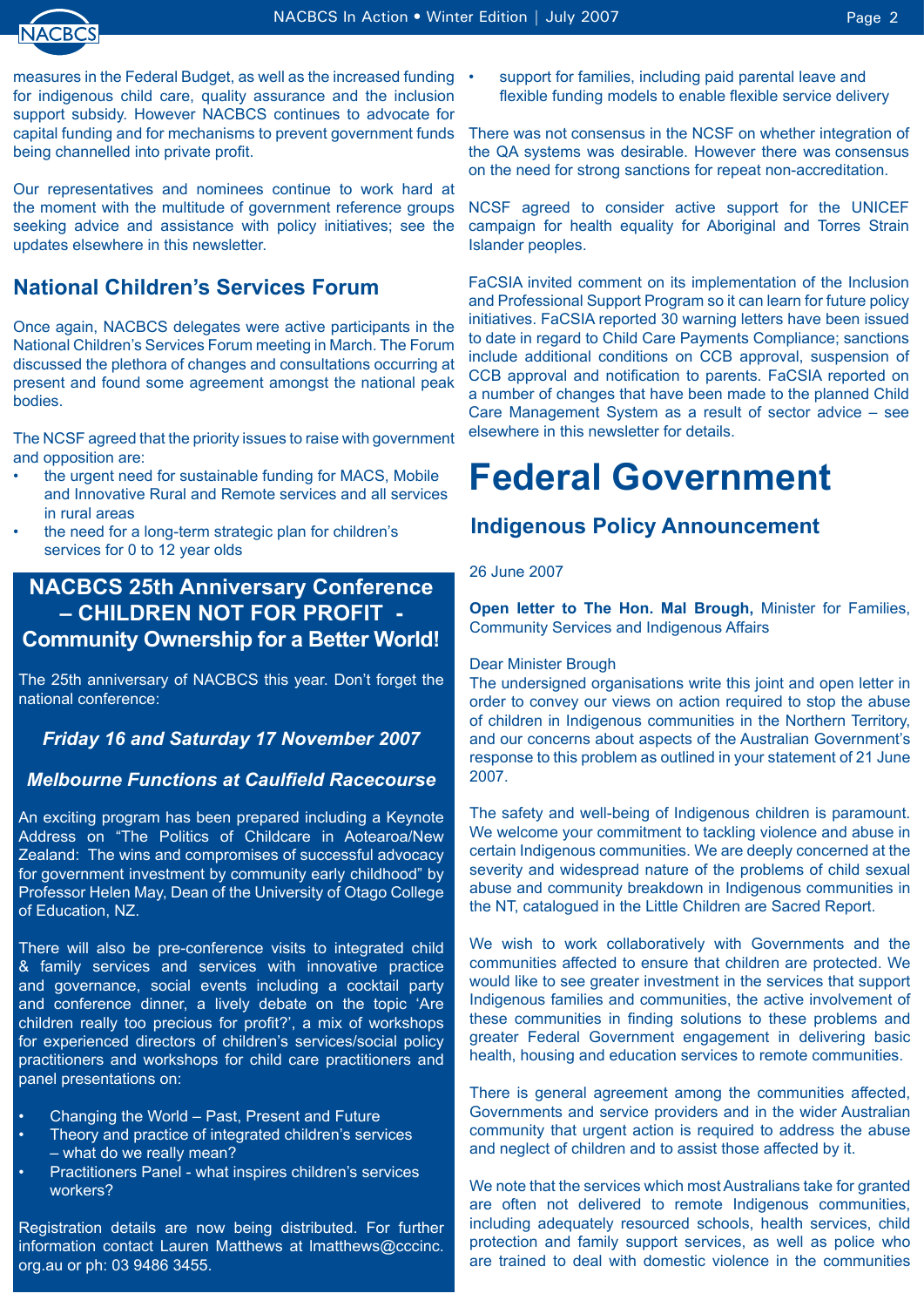

affected. We endorse the call in the Little Children are Sacred Report for the Australian and Territory Governments to work together urgently to fill these gaps in services.

There is also a need for a longer term plan to address the underlying causes of the problem, including community breakdown, joblessness, overcrowding and low levels of education.

Successfully tackling these problems requires sustainable solutions, which must be worked out with the communities, not prescribed from Canberra.

We are committed to working with the Government to ensure that in developing and introducing the proposed measures, support is provided to Indigenous communities' efforts to resolve these problems. The proposals go well beyond an 'emergency response', and will have profound effects on people's incomes, land ownership, and their ability to decide the kind of medical treatment they receive. Some of the measures will weaken communities and families by taking from them the ability to make basic decisions about their lives, thus removing responsibility instead of empowering them.

In their present form the proposals miss the mark and are unlikely to be effective. There is an over-reliance on top-down and punitive measures, and insufficient indication that additional resources will be mobilised where they are urgently needed; to improve housing, child protection and domestic violence supports, schools, health services, alcohol and drug rehab programs. These issues have been raised by many Indigenous leaders over many years.

We offer our support to Indigenous communities and the Government in:

- developing programs that will strengthen families and communities to empower them to confront the problems they face; •
- consulting adequately with the communities and NT Government, and community service, health and education providers; •
- developing a long term plan to address and resolve the causes of child abuse including joblessness, poor housing, education and commit the necessary resources to this. •

#### Yours sincerely

Signed by over 100 community organisations, including NACBCS. Signatories can be viewed at http://www.acoss.org.au/News.asp x?displayID=99&articleID=2683.

### **Please listen to us, PM**

*Muriel Bamblett, The Age, June 27, 2007*

Aborigines would be happy to try techniques used successfully in overseas aid, as long as they are consulted.

THE Prime Minister's national emergency response to protect Aboriginal children in the Northern Territory is a belated recognition that the situation of Aboriginal children today requires urgent action. The Prime Minister says his Government's national emergency measures arise out of a genuine concern for Aboriginal children.

and Islander leaders, particularly in the fields of children's services, health and education, have been calling for action for decades. In fact, four years ago the Secretariat of National Aboriginal and Islander Child Care produced a report on neglect and child abuse in the Northern Territory called State of Denial that called for a comprehensive framework and service response for Aboriginal child protection and family services.

Unfortunately, both the territory and the federal governments failed to respond. And now, instead of implementing the recommendations of the recent report Little Children are Sacred in co-operation with the indigenous community and the NT Government, your Government has announced measures that ride roughshod over the work of the inquiry.

The Prime Minister says the "old ways" have failed and the time for talk is over.

We would like to believe you, Prime Minister, but your own "old way" of dealing with Aboriginal people is to disregard our voices. We have been trying to talk with you for years about the lack of services for health, education and child protection. We have been giving you examples of Aboriginal communities that have begun to turn around the drug and alcohol abuse and poor health outcomes, communities that have succeeded because they were empowered and resourced to take action.

We have been talking about a human rights and culturally respectful social investment approach. But the approach by the Federal Government is a policy of disinvestment. It promotes mainstreaming and denies community control. It has no evidence base.

The evidence from overseas and in Australia points to the fact that when there is properly resourced indigenous community control and effective culturally based programs, social dysfunction indicators, such as poor health outcomes and youth suicide rates, decrease.

The Prime Minister says the measures he has announced will stabilise and protect communities. We would like to believe you, Prime Minister, but your measures are disempowering and punitive.

If we had been consulted, we would have given the Federal Government our professional advice that behaviour changes only when people are empowered and given positive encouragement. This punitive approach will have only a short-term impact — it doesn't address the underlying issues. Worse, you are taking control away from our communities. When you take people's rights away, you also take away their ability to act on their responsibilities. Such paternalism reinforces dependency; and isn't dependency the problem?

The Prime Minister says compulsory health checks for our children will stop the trauma. But as indigenous associate professor of child and adolescent psychiatry Helen Milroy, who herself has been working in the field of sexual abuse and has had experience conducting health checks, warns, "forcing children to submit to an intrusive examination without good evidence or parental consent is akin to abuse".

If the health checks are conducted with insensitivity, you will only

We would like to believe you, Prime Minister. After all, Aboriginal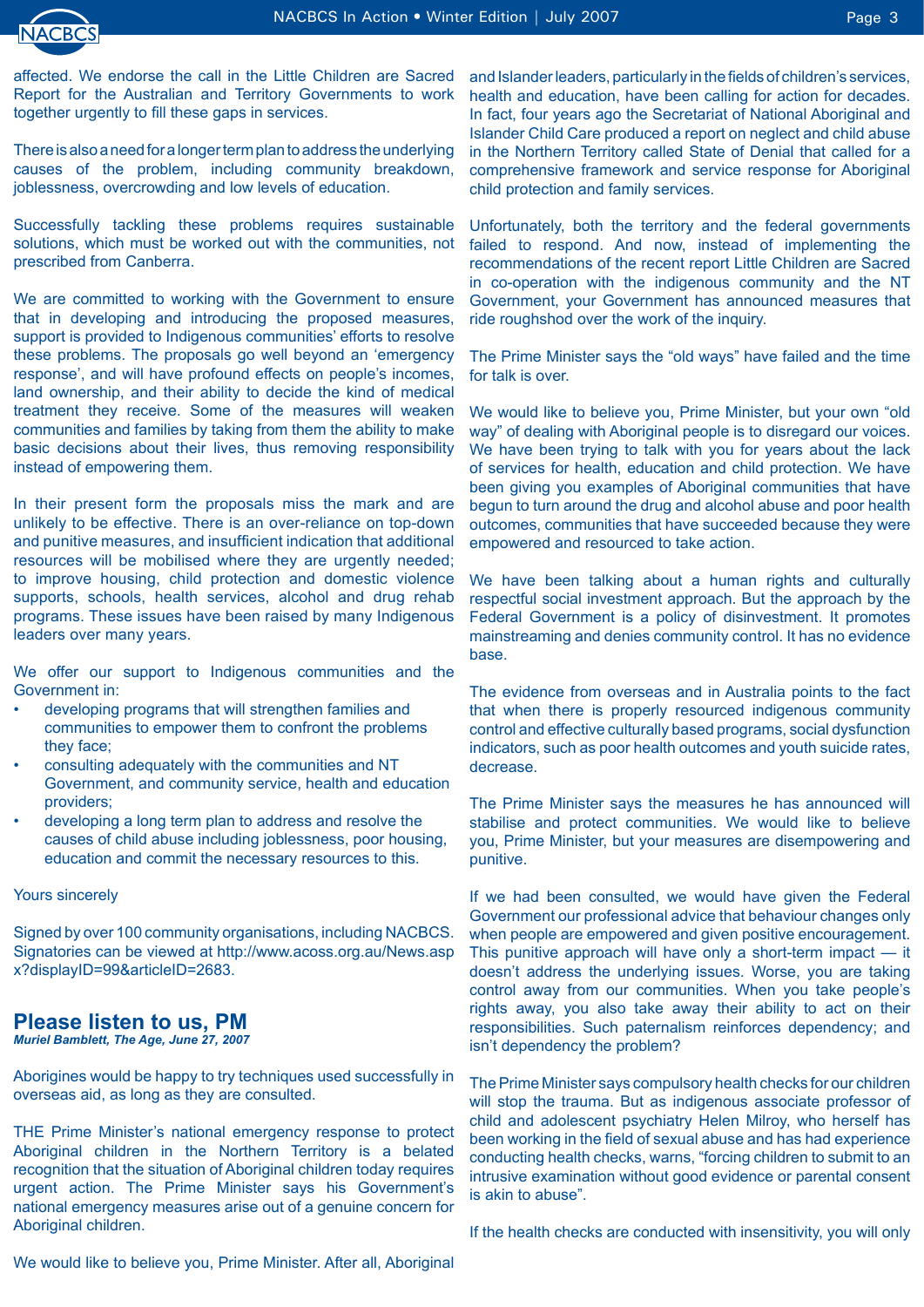

further abuse children.

The Prime Minister says education is critical and school attendance should be tied to welfare payments.

We would like to believe you, but where are the schools, where are the quality teachers and education facilities? The vast majority of our communities don't have secondary schools, so how are our parents to comply?

We would like to believe you, Prime Minister, so could you please consider working with us? How many indigenous child and family welfare service professionals are on your taskforce? Is there any process in mind to talk to the indigenous professionals who have been calling for action for years? If you really want to stop child abuse, please consider the following idea.

There are many examples of successful Aboriginal child and family services practice that are based on investing in cultural ways that strengthen, not weaken, families. Overseas aid and community development organisations talk about the importance of investing in "village wells" to support children. The development of local Aborigine-controlled child and family centres is just such a culturally embedded "village well", which will enable the redevelopment of communities of care for Aboriginal families. If they work for World Vision and Oxfam, they may work for Aboriginal communities.

The child-care secretariat is willing to co-operate with the work of the taskforce, but we would suggest that it is time for you to work with us, something your Government has neglected to do until now. Perhaps, Prime Minister, if you are serious that your concern is for children and not politics, you could start listening to us. Then we may start believing you.

Muriel Bamblett is chairwoman of the Secretariat of National Aboriginal and Islander Child Care, the main body for Aboriginal and Islander Children and Family Services.

## **NACBCS Letter to Editor, The Age**

It is time the PM provided the funds for the schools and other services needed in aboriginal communities that aboriginal organisations, together with many community service organisations across Australia, have been calling for over the past decades. Protecting children must be a priority but providing supports and services for their families and for the children themselves is the only way to improve the outcomes for aboriginal children into the future. Muriel Bamblett's editorial, Please Listen to Us PM, June 27, is right - working with aboriginal people to deliver the services the rest of Australia takes for granted should be the first step for Government. Successful aboriginal services do exist, such as the Multifunctional Aboriginal Children's Services, but in spite of calls from the entire national child care sector the Federal Government will not fund them adequately nor provide funds for more. Hopefully the PM will take up Ms Bamblett's request for the Government to work with the Secretariat of National Aboriginal and Islander Child Care and thus be better informed about what is working now and become better connected to the people the PM is striving to assist.

Lynne Wannan

Convenor, National Association of Community Based Children's **Services** 

## **QA Campaign**

## **URGENT Child Care Quality Assurance: Be Alert & Be Alarmed!**

The Department of Families, Community Services and Indigenous Affairs (FACSIA) is conducting public discussions on the proposal to change the Child Care Quality Assurance System into the Child Care Accreditation System.

Prue Warrilow, NACBCS Deputy Convenor, represents NACBCS on the QA National Advisory Group and below is her discussion on the consultation process.

"The review of the Child Care Accreditation System continues. Key considerations are:

- The public forums. NSW and National NACBCS have developed some NACBCS Facts Sheets that may assist you in discussion participation. Please try to attend at least one forum and have your voice heard. And if you can get some parents to attend that would be great! See http:// www.facsia.gov.au/internet/facsinternet.nsf/childcare/child\_ care system.htm for forum dates and venues. •
- The draft system framework should be on http://www. facsia.gov.au/internet/facsinternet.nsf/childcare/child\_care\_ system.htm. •
- A group of academics are reviewing the draft standards for comment. Once this review is complete the amended standards should be released, hopefully prior to the public forums. •

I'll keep circulating information to NACBCS branches as I receive it.

BUT MOST IMPORTANT – if you don't provide feedback and your comments then FaCSIA assume that this means you agree. No comment is tacit approval. My job is to represent your views via NACBCS, but I am one voice. Your individual responses are important."

NACBCS has developed the below information to help NACBCS members and key stakeholders critically assess the proposed Child Care Accreditation System.

Ask the questions below at the FACSIA forums in July and August 2007, then government will get a clear message that we want QUALITY!

As well as thinking about the issues and asking the questions suggested in the NACBCS factsheet at the forums across Australia, NACBCS asks that you answer a short survey about the Quality Assurance system you want. NACBCS will use the responses to this survey in our advocacy for a strong system of genuine Quality Assurance and Continuous Improvement! Visit www.cccinc.org.au/nacbcs and follow the links to complete the online survey.

Visit the FACSIA Child Care Accreditation System site for the forum dates, as well as the Child Care Accreditation System Framework and Diagram. The revised standards will also be available on this site when they are finalised. http://www.facsia.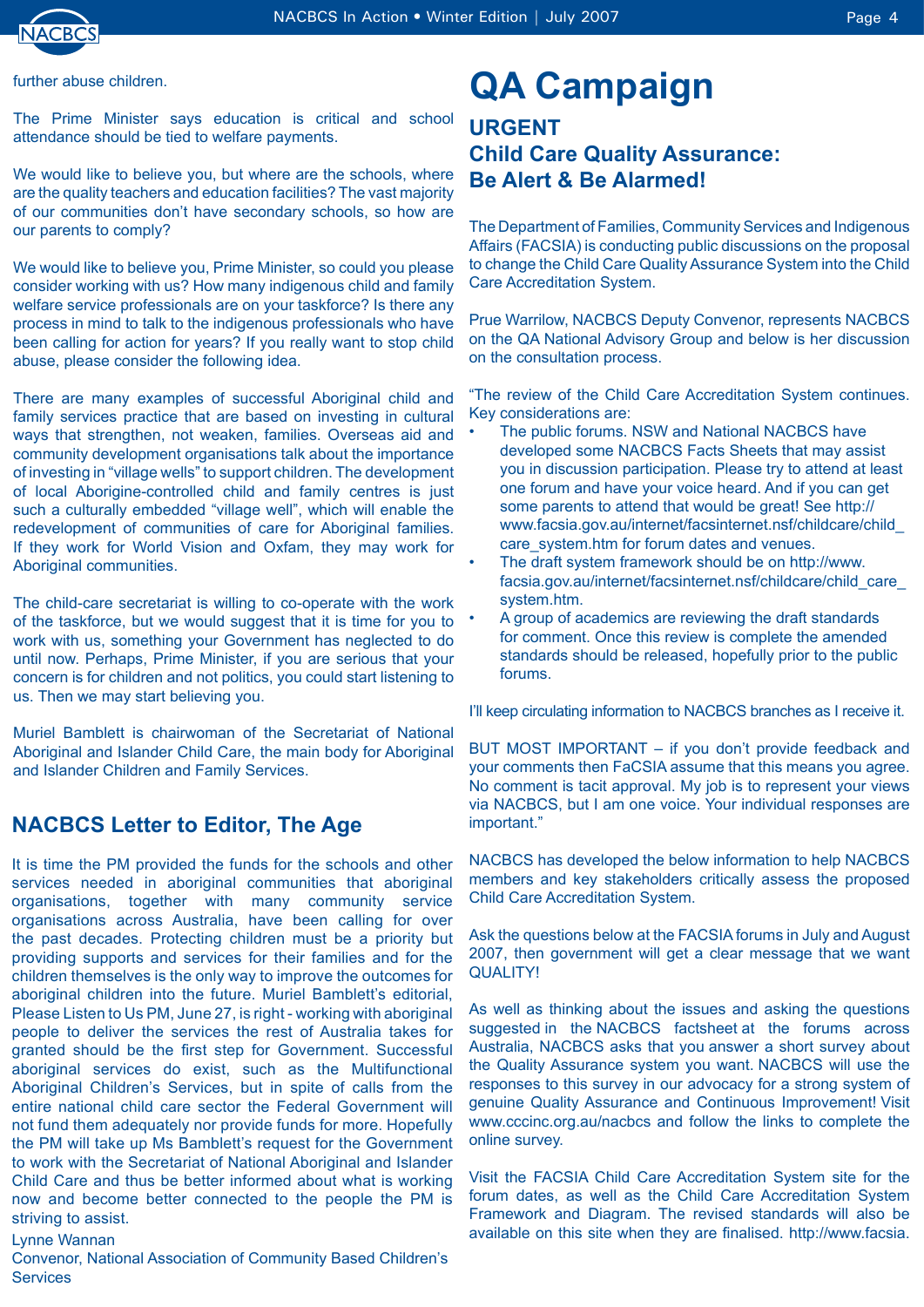

gov.au/internet/facsinternet.nsf/childcare/child\_care\_system.htm

NOW is the time to ensure that children's services professionals and families get the Quality Assurance system we want and our children deserve. NACBCS encourages all NACBCS members to provide their feedback to this important review.

### **Child Care Change Anger**

*Carla Danaher, Herald Sun, June 16, 2007* 

CHILDCARE groups are outraged over proposed changes to the way centres are accredited, fearing quality will plummet.

Community Childcare Victoria says the reforms would make accreditation a pass or fail process, discouraging centres from striving for anything beyond the minimum.

CEO Barbara Romeril accused Families Minister Mal Brough of favouring private childcare operators, saying the reforms allow them to focus on being more profitable. Under current regulations, centres are required to display their accreditation results, including a rating from unsatisfactory to high quality. But Ms Romeril said she had been told that under the proposed changes, childcare centres would either be accredited or not.

Childcare Access convenor Rebecca Bartel said the Howard Government had let parents down on child care.

"The Federal Government is doing a shocking job on child care - - they haven't helped access, they haven't helped on affordability and now they're making it harder for parents to assess quality," Ms Bartel said.

But Families Minister Mal Brough said the focus was on quality care.

"Changes to the accreditation system, far from lowering standards, are about strengthening the system and ensuring that appropriate quality standards are being met in all approved child care services," he said.

Opposition families spokeswoman Jenny Macklin said she would keep a close eye on any changes to accreditation.

## **Federal Budget**

### **Summary of Federal Initiatives**

#### **Excerpts from Media Release**

*Minister for Families, Community Services and Indigenous Affairs 08/05/2007*

The Howard Government is investing a further \$2.1 billion in child care as part of the 2007-08 Budget, including a major boost to Child Care Benefit.

"In the 2007-08 Budget, I can announce that Child Care Benefit (CCB) will be increased by more than 13 per cent on 1 July this year. This will further assist families in meeting the cost of child care." Mr Brough said.

In another significant step to help working parents using approved child care, the Government will bring forward

payment of the 30% Child Care Tax Rebate (CCTR).

From this year, CCTR will be provided as a direct payment soon after the financial year in which the costs of child care are incurred. "The Government recognises that families would prefer to receive the rebate early. I am particularly pleased the Howard Government has been able to respond with this highly practical improvement."

"This means that later this year, parents will receive two years of rebate; their 2005 06 CCTR as part of their tax assessment this year and they will also receive their first new payment for 2006-07 rebate through Centrelink.

This is a total of up to \$8,000 per child that families may receive later this year, depending on the circumstances" Mr Brough said

Mr Brough said the Government was also making a substantial commitment to Australian families by investing \$169.5 million to increase parents' access to quality child care with a focus on regional and remote Australia, including children's services for Indigenous families; providing additional help for children with high support needs using child care; and further increasing support for parents entering the workforce.

"The Howard Government will commit an extra \$15.4 million for Jobs, Education and Training (JET) Child Care fee assistance. The extra funding will enable approximately 20,000 additional parents to undertake training, study, rehabilitation and work, which will help them find work and reduce dependency on welfare.

"In addition the Howard Government will commit an extra \$43.8 million to provide further financial support to child care services operating in areas of need, particularly rural and remote communities. This will help ensure quality child care is available where services may otherwise not be financially viable.

"We are also providing an additional \$71.3 million over five years for the Inclusion Support Subsidy (ISS) programme which will allow 3,000 extra children with high support needs, particularly those with a disability to be included in high quality child care each year," Mr Brough said.

The Howard Government will commit \$10.7 million to integrate the three current child care Quality Assurance systems for long day care, family day care and outside school hours care into one system. The new system will reduce overlap and simplify the quality assurance process across the sector.

"The Howard Government will also invest \$23.5 million over four years to create 20 new Innovative Child Care Service Hubs in regional and remote communities with high Indigenous populations. Child Care Service Hubs provide child care, but also link with other local early childhood services to better bring together services, for the benefit of children and families. "The new Hubs will provide greater access to child care for 700 children living in rural and remote Australian communities.

"Further support will be provided for Indigenous families with \$13.8 million to expand access to quality early childhood development activities for vulnerable Indigenous children. Over 6,000 Indigenous children and their parents or carers will have access to improved and expanded playgroup services. Mr Brough said.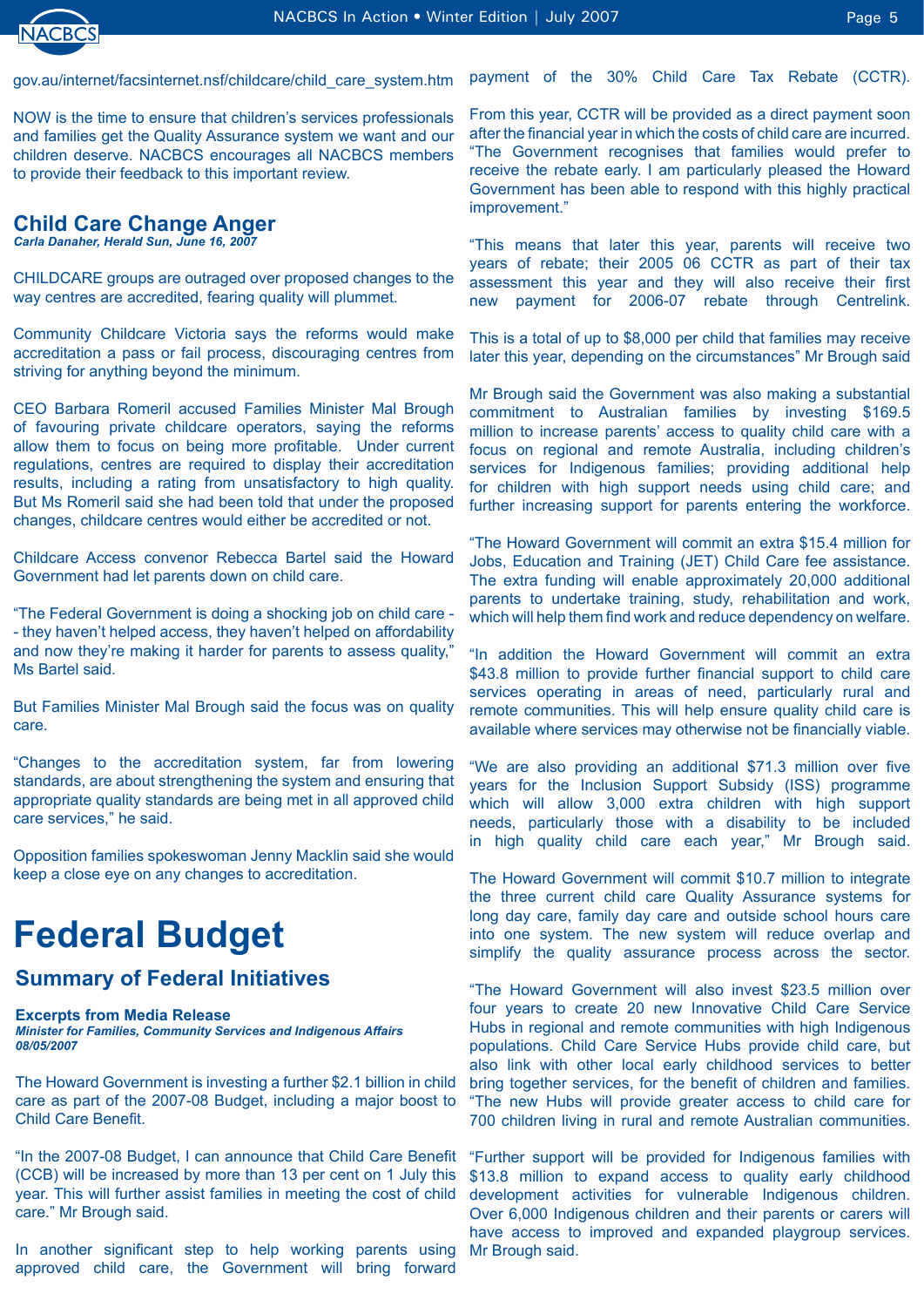

## **NACBCS Response to Federal Budget**

## **Child Care Budget Initiatives Must Not Go to Private Profit**

## **Media Release**

*8 May 2007*

The National Association of Community Based Children's Services (NACBCS) welcomes the Federal Budget commitment of \$23.5m over 4 years for 20 Innovative Child Care Service Hubs in rural and remote communities with high Indigenous populations and the capital funding for 20 Long Day Care centres in rural areas to upgrade and expand existing facilities – but this funding must got to the not-for-profit community owned sector.

'These initiatives must not result in even more public funding being diverted to private profits – they must build communities for children and families' Lynne Wannan, NACBCS National Convenor said today.

The Government must also ensure that at least some of these new Hubs are owned and operated by Indigenous community organisations. 'Existing Multifunctional Aboriginal Children's Services are an excellent example of an integrated child and family hub – we need more of them' Ms Wannan said.

NACBCS also welcomes initiatives to allow existing Indigenous Children's Services, such as MACS, to choose to claim Child Care Benefit if they feel it would be more beneficial than the direct funding MACS currently receive from Government. Extending Sustainability Assistance to the commercial sector is not the best way to get high quality child care services into rural and remote communities – the Government should direct this investment into the community owned sector in order to develop public infrastructure which is here to serve families into the future.

NACBCS calls on the Howard Government direct its new Budget initiatives into doing something about the appalling reality of long waiting lists for community based care – the Government must invest capital to create additional child care places to give families a choice of not-for-profit community owned services.

NACBCS also welcomes increasing funding for Quality Assurance, Inclusion Support Subsidy and JET child care fee assistance. Families will welcome the more sensible approach to the rebate and the increase in Child Care Benefit.

But families who want the choice of community owned children's services will be deeply disappointed to see public funds diverted into private profit – it seems that comprehensive investment in a quality, sustainable publicly owned system is not part of this Government's future agenda for child care in Australia.

## *Watch out for NACBCS 25th anniversary publication!*

## **Childcare groups applaud Budget sweetener**

*ABC Online, 6 May 2007*

Childcare groups have welcomed a Federal Government decision to give parents the childcare rebate on a weekly basis.

Currently, the 30 per cent tax rebate is awarded to parents on an annual basis.

Treasurer Peter Costello has indicated the change will be part of Tuesday's Federal Budget.

Lynne Wannan from the Association of Community-based Children's Services says the change is necessary.

"It was ridiculous to have a rebate that families couldn't get for two years after they'd already paid for the child care," she said.

"So this is a bit better in that it means that they will virtually get it as they're needing to find the money to pay for child care."

#### **Labor critical of child care fee hike** *AAP, Sydney Morning Herald, June 14, 2007*

The federal government should name and shame child care operators who hike up fees and swallow extra payments given in the budget to families, Labor says.

The government in the May budget announced \$2.1 billion in child care spending, including two key measures it said would help hundreds of thousands of families.

The child care benefit is being increased by an extra 10 per cent from July this year, and the child care tax rebate is being converted to a direct payment so families receive it more quickly.

Labor said it would support legislation that gives effect to the changes, which was being debated in parliament.

But opposition families spokeswoman Jenny Macklin said she was concerned the increase would not help families if it was swallowed up by child care operators raising their fees.

Her comments follow reports in the Courier Mail newspaper that at least one child care centre has already told parents to expect a 10 per cent increase, and more are set to follow.

The Logan pre-school wrote to parents that the government's increased child care benefit rate, from \$2.96 to \$3.37 an hour, would "make our fee increase a lot more affordable to families".

"Legislation is not even through the parliament and we've got a child care centre increasing their fees by 10 per cent - the same amount as the government's child care benefit bonus," Ms Macklin said.

"We on this side of the house are certainly concerned that families across the country will miss out on the benefits of this child care benefit increase because child care operators will use this oneoff increase to net a windfall gain - and parents will be left with the bill."

Ms Macklin said she raised the issue with Family and Community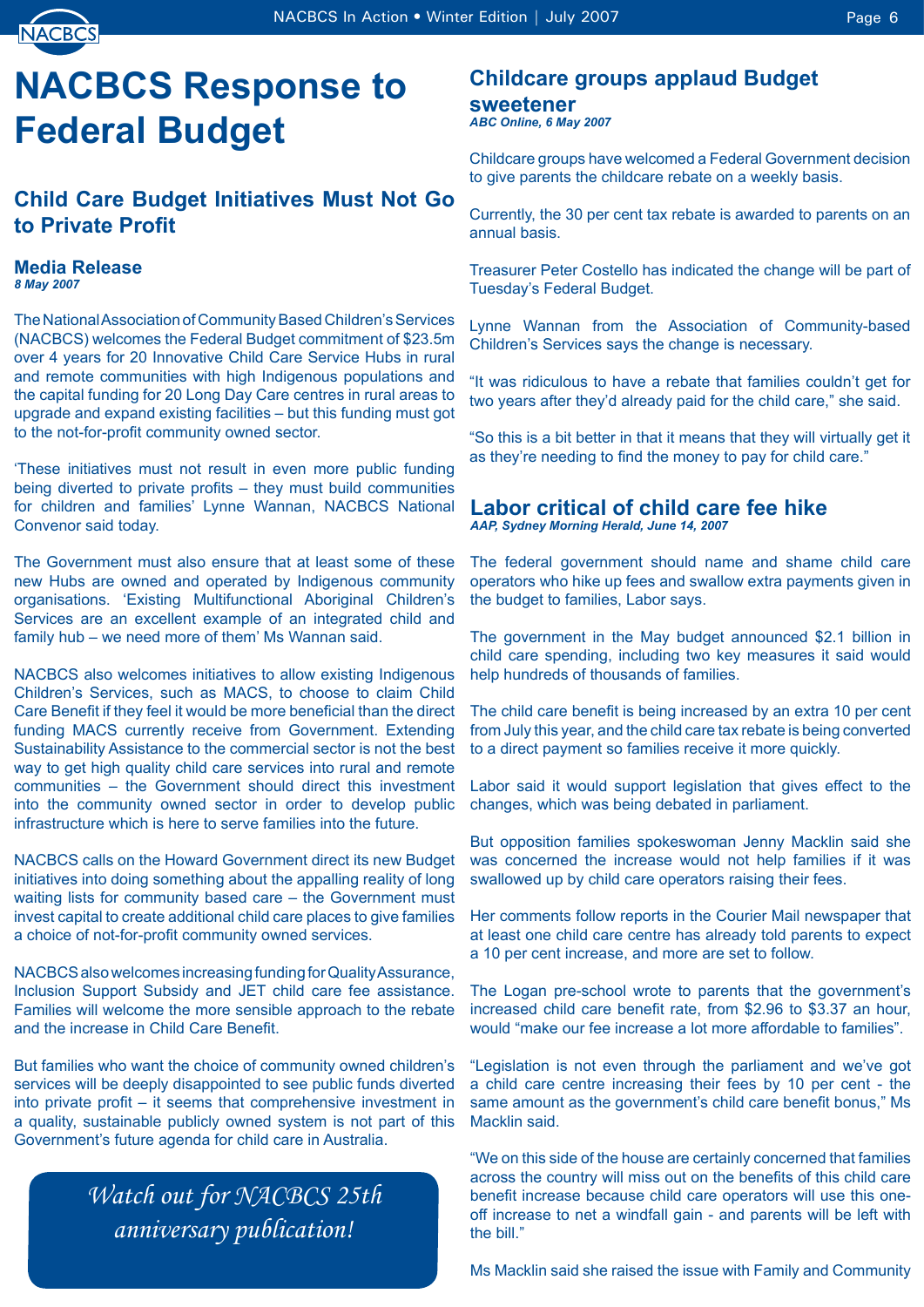

Services Minister Mal Brough on Wednesday night and was told he would publicise the fee increases "in an attempt, I suppose, to name and shame operators".

## **Minister Brough's Speech to the Commercial Child Care Sector**

*Minister for Families, Community Services and Indigenous Affairs Hon Mal Brough MP*

#### **Extract of Address to Child Care NSW Conference** *28th April 2007, Sydney*

… This is a very important year as the childcare industry. There's a lot of thing happening and there's a lot of misinformation being put around, which quite frankly can have the potential to damage your businesses. …

FaCSIA made the information available to the industry. (child care access hotline data) … we hope that it's helped people like yourselves, investors in the industry to be able to have more information, better information, accurate information before you invest large sums of money into the childcare industry.

… we now have some information for you and other potential investors about what could be a good investment, a worthwhile investment and one, which is going to add to our childcare base.

…So far as the vacancy situation is concerned, what happens when people get on the air and say that there are widespread shortages, that there's a crisis. … You get branded as being completely full, without vacancies and therefore parents often will …not take the opportunity to try and find a place.

That's not good for your business. That's not good for that family situation and that is not good for the Australian economy because those people could well have been looking to go back to work.

…I'd say two things about a risk to you in your sector. And that is the policy of the Opposition to put another 260 centres, which are somehow going to be subsidised into the Australian childcare sector. I'd like to know where they're going to be. I have put that challenge out to the Opposition time and time again and not once have they been able to state where any one of those centres would be.

I do that for two reasons. One, I know that it's a policy that was made for a news grab but I also do it on your behalf. I would hate to be the owner of a childcare centre who has to compete and work on every other accreditation and licensing arrangement equally and then find that a government subsidised centre was going to pop up two doors down the road when I already had 20 per cent vacancies. Who's going to compensate me when I find that I can't actually operate? …

Choice is important. You're not all going to survive because some of you will not provide the things that somebody wants. You're not in the right location. That is business but when someone else comes and intervenes in a false way, I think it's very concerning.

Another part of the Opposition's plan right now is to fund adequately, as they put it, the community based centre. Well let's understand exactly what that means. It means that the advantages will be put into one sector, which has been unable to provide the places that Australia so desperately needed. Remember we have doubled the places in the last ten years. We have doubled the funding in the last ten years. The growth has been because entrepreneurs in this country have actually invested their money, …taken a risk, run a business and provided a service to Australia. Well I don't believe we should be pitching one sector against another sector. I believe that everyone should have the same quality of service and everyone should have the same opportunity. And if councils wish to run childcare centres, that is a very good thing and let them do so. But that is a decision they make on as level a playing field as you can get and I think that this is a very worrying development, that is now being enunciated by the Opposition.

Let's move onto quality assurance. Recently I've been informed that the spot checks have not been working as I had anticipated. It's important that the industry knows that they are doing the job that the Government requires them to do. I'm aware that they have been with their spot checks going right across beyond what we had requested them to do, to go in and to make a brief assessment as to whether or not these children were in a quality childcare centre, whether or not the parents could have assurance that the child was safe, that they were in a vibrant environment, that there were the toys available, that the carers were engaged, etc.

… They (the NCAC) will be redoing the spot check form. They will be giving you direct information as to what is required on that, as we work towards the new accreditation standards.

So what I'm trying to do is to prevent the horrendous amount of paper work that some centres have been required to do as a result of these spot checks. That is not what it's about. The spot checks are about giving people comfort. It's to make, hopefully, and I say that hopefully, a lie of the stories that have abounded over the years that when someone knows there's going to be an accreditation check they get rid of the bad kids. They bring in the good teachers and they bring in the toys. I mean it's like a truck that drives around and pulls up in front of the childcare centre and everybody goes and another lot comes in and they do and they go away. We haven't actually uncovered any of that yet with the spot checks. We haven't uncovered anything like that but these are the stories that abound and unless you can actually deal with them in a factual way, then they become something that people…believe it to be true.

The next thing is in regard to your game books, if you like, your own documentation, which determines how your centre runs. We are in the process at the moment with you in consultation, working up a template. So that when the Accreditation Council comes in you will be judged against that template, not judged against your own. You can go over and above that and that's fantastic. What I'm interested in as a regulator and as a politician is to ensure that everyone meets a standard which is the right standard, is an acceptable standard, that that doesn't prevent people from going over and above it. …

So quality assurance is an extremely important part of giving people confidence about what we're doing and to provide the sort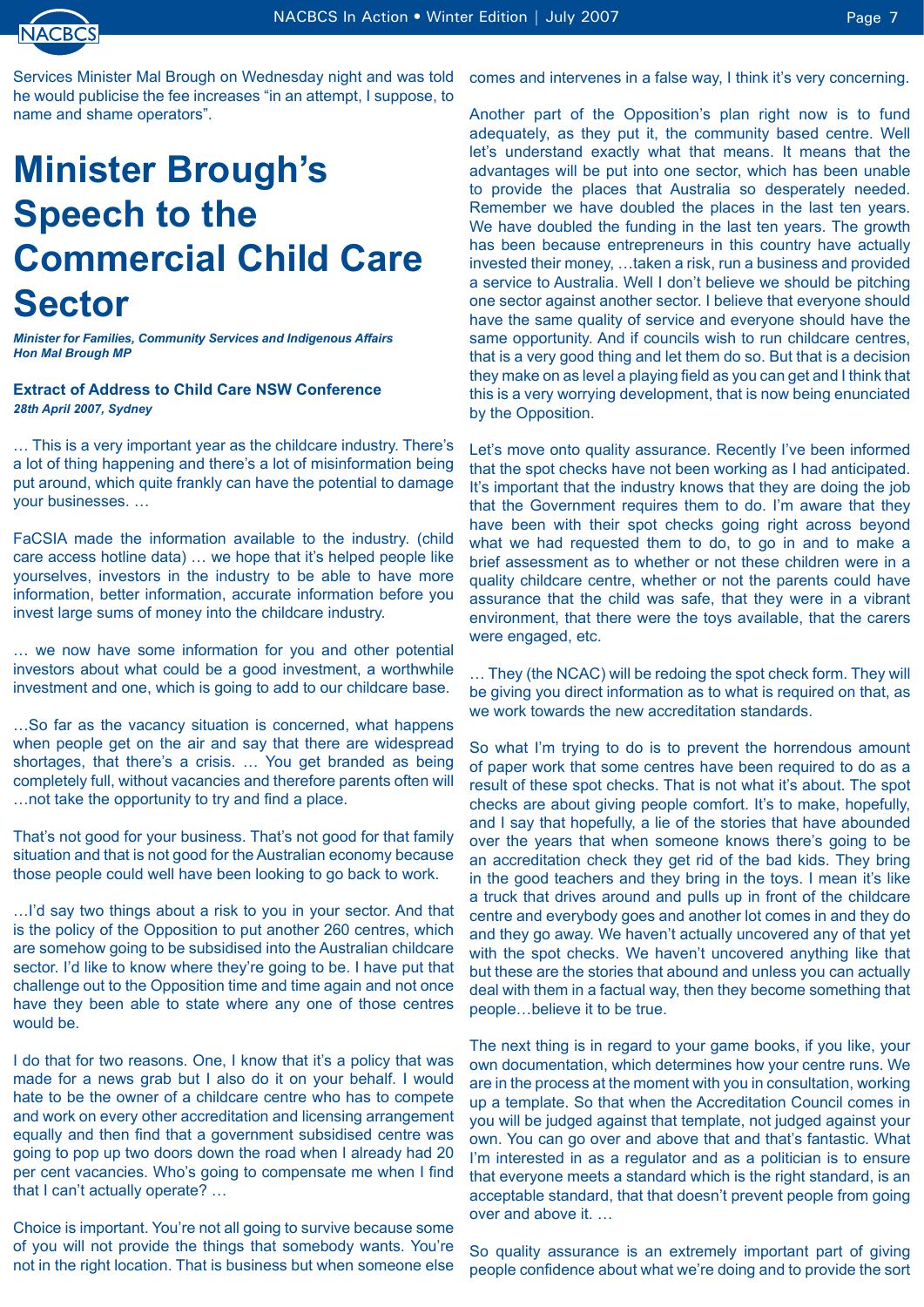

NACBCS In Action • Winter Edition | July 2007 **Page 8** Page 8

of standards that are required. But whenever these sort of things go over the top, they actually defeat their own purpose because you end up with too many people sitting there, filling out bits of forms trying to justify the work that they're already doing. …

...preschools [are] not the responsibility of the childcare sector. It is good for you to be able to provide a preschool program but it is not your ultimate responsibility. And if we are going to have a debate about early childhood learning, we should have a debate about early childhood learning. Today childcare is about having a safe, secure, vibrant environment where children can grow and they can experience etc. But if we are going to go down the path of the Opposition of putting qualified preschool teachers in every childcare centre then I ask the question, who is going to pay for it? The Victorian Childcare Association … parents came back with something north of 95 per cent said, they were not willing or interested in having an increase in their childcare fees as a result of there being an additional qualification being required.

I wanted you all to understand that there are two separate arguments or debates to be had here. One is early childhood education and I am a strong believer in early childhood education. I am the Minister for Childcare. At the moment there is a separation between the two. In the years to come there may not be but today there is. Today we have to ensure that the Accreditation Council and the standards that you apply are for childcare. That's not babysitting but it's also not an early childhood educational system where there is a syllabus that has to be attained and standards that have to be adhered to in regard to children attaining particular results.

We are now putting just on \$10,000 million every four years into the provision of that childcare. That is a massive investment. We're now introducing compliance, as you're aware to ensure that that investment is protected. We're improving the quality assurance, simplifying and streamlining it so it's not a burden on you but can deliver for parents. And that again is the way it should be.

So ladies and gentlemen, what you do is fundamental to the Australian economy and it's also fundamental to Australian families. If families are led to believe that there's no point looking for a childcare service then it does you harm and it does their family harm and ultimately it does the economy harm. If childcare becomes unaffordable for people, you end up with the same result. If we get our paperwork so horrendously out of balance, then we find that directors are no longer doing what they should be doing and that is overseeing the work of their childcare workers and ensuring the safety and the value of having a good centre operating and developing children.

I know that your Association has a passion for improving your services and hence this conference. I want to thank them for the work that they are doing with the Government to ensure that we get the balance right, that we listen to the concerns, particularly around the childcare management system and I thank them very much, both the national body and the state body for the work that they are doing there.…



### **NACBCS Response to Minister's Speech**

3 May 2007

Dear Minister Brough,

I am writing to you to raise concerns the National Association of Community Based Children's Services (NACBCS) has about views expressed in your speech, 28th of April, at the Child Care NSW Conference. NACBCS is very worried about the implications of many points made in this speech. I hope our interpretation of your comments is wrong and that you will meet with me and other representatives of NACBCS to clarify your position on these important issues.

NACBCS is extremely disappointed with the policy framework you appear to be putting forward for the children's services system for Australia. NACBCS has advocated strongly for years for a children's services system in Australia that enables children to develop positively and provides families with the support they need to participate confidently in the paid work force. To hear you, as Minister responsible for child care at the national level, asserting your role is to protect commercial business operators and down playing the importance of educational or developmental programming and measures to improve the level of quality in Australia's child care system, is very disturbing.

We have come a long way through the past couple of decades in understanding how critical the early years of a child's life are. There is now world wide recognition of the linkages between a nation's economic growth and investment in early childhood development. There is now recognition that child care services have a key role to play in protecting children, enhancing their developmental outcomes, in building strong connections between parents and thus contributing to the social and economic outcomes that build strong and healthy communities and nations. Your speech appears to devalue the role of child care as a place where children begin their early education in a way that equips them for greater success at school and in their later development. Further, your negative attitude about quality assurance and the role of early childhood professionals in ensuring a high quality service, that can foster children's development, is delivered, is disturbing.

NACBCS members across Australia have been shocked by your dismissive views about the community based sector and your lack of understanding of the important role this sector has played in shaping Australia's children's services system. It was the community based sector that developed the foundation policies for Australia's child care system, many that you clearly seek to dismantle; the quality assurance and improvement system, the accountability for the expenditure of Government funds in priority areas and for priority needs groups as well as the contribution of millions of hours of volunteer effort that enabled the provision of child care throughout Australia. This volunteer contribution has been from parents committed to providing their children, but even more significantly, other peoples' children, with quality, well managed and engaging services. This is the very valuable volunteering your Government strives to garner in other sectors and yet you dismiss it as somehow so less needing of Government support and protection than the business operators who simply operate a child care centre to make money.

The community based sector, which has grown and strengthened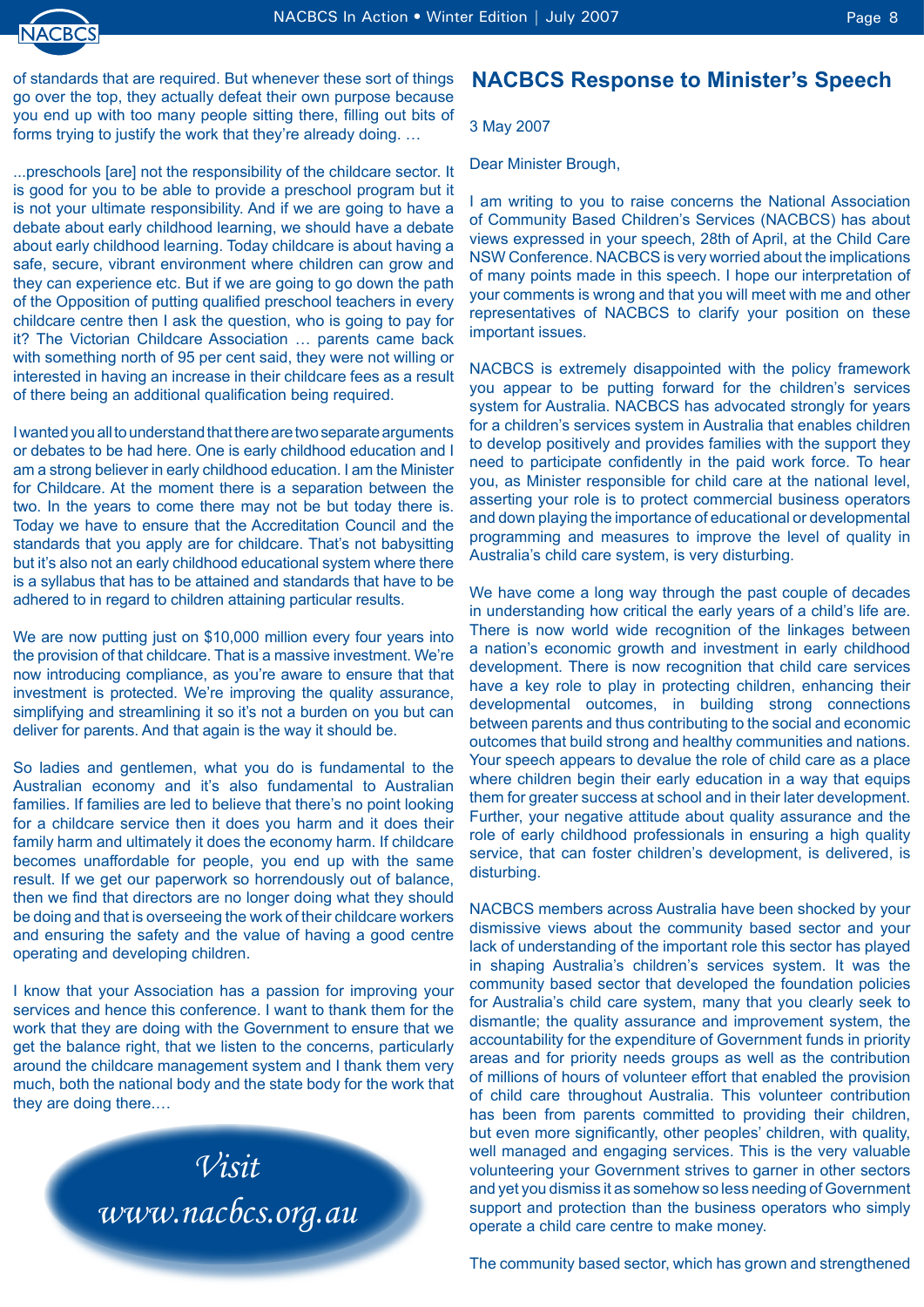

through the destructively competitive past two decades, has been sustained because of the support and contribution from families and others in the community who put in - with no expectation of personal financial gain.

NACBCS is shocked to read your glib accusation that the community based sector has failed to meet the growing demand for child care in Australia. If the Federal Government had invested the many millions of dollars now channelled into shareholder pockets into growing the community sector, a publicly owned system, Australia would now have a universally available system where every dollar of taxpayers funding went into service provision. We would not have had the useless and destructive competition, you refer to in Queensland, that has led to oversupply in some places. We would not have a system of provision vulnerable to the whims of the market. We could have maintained a proper planning system, a system for prioritising developments into high needs areas and a system that actively builds community through community ownership and being run by and for the community into the future. We would not have such a huge transfer of taxpayer funds into private pockets rather we would have so much more investment in quality outcomes for children.

In contrast to your apparent views about the community based sector, you applaud the profit takers of Australia's child care industry, 'entrepreneurs who have actually invested their money, taken a risk, run a business and provided a service to Australia.' Minister, entrepreneurs rarely invest their own money or take personal risks, they risk others funds, ones they borrow and yes, like the community sector, they do run a business. Parents managing child are centres are the real heroes, the ones Australia should thank. They actually invest their own energy and time and take on the responsibilities running businesses require - with no expectation of personal gain.

Like it or not Minister you have pitched one sector against another and NACBCS is disappointed that you've taken sides.

Your views about quality assurance are equally disappointing and show a surprising lack of awareness of contemporary understandings about child development.

Child care is about fostering children's early development, it is about putting in place the appropriate programs that assist children reach developmental milestones in the pre school years. It is today, in the light of the evidence we have about child development, beyond question that this requires qualified early childhood professionals and absolutely that every child care centre must have at least one qualified early childhood teacher who is informed about early childhood, child development and appropriate programming for a child care setting. The delivery of child care programs requires much more than simply 'having a passion for looking after children'.

In the real world where businesses want to make money, and the more the better, cutting costs is smart practice. When delivering human services cutting costs can be a dangerous exercise. This is why the Federal Government introduced the quality assurance and improvement system on top of the State and Territory regulatory systems – to temper the free market. Governments understand that unless standards are set then there is likely to be cutting of expenditure at the expense of safe, quality service delivery. The door is then open to not employ appropriately qualified staff, to not have an early childhood teacher in every centre and thus

have a service where staff do not interact productively with each other, the children or their parents. The protection of children from inappropriate cost cutting in child care delivery is critical.

Moves to water down the quality assurance and improvement system would be of huge concern to our sector. A quality assurance system that involves just 'a brief assessment as to whether or not the children were in a quality child care centre…' and aims 'to ensure everyone meets a standard which is the right standard, an acceptable standard, that doesn't prevent people from going over and above it', sounds like a very mediocre system not one that seriously aims to achieve good practice in the provision of services for children. NACBCS would be extremely disappointed if Australia goes backwards with its quality assurance system in order to ease the load on commercial business and make it easier to make profits at the expense of fostering children's development.

NACBCS believes that the very valuable funds provided by Government for child care should not be used to protect business providers but rather to protect children. We trust this would be your priority also.

NACBCS would value the opportunity to talk with you about these issues so that we can clear up any misinterpretations for our membership. Meanwhile the community based children's services sector will continue to provide the same high quality early childhood education and care that it always has and our sector will continue to lobby actively for improvement to the provision of early childhood services and to oppose any backward moves.

I trust that the Government does value the contribution thousands of parents have made as volunteers in managing services on behalf of the Australian community through the past many decades and the resultant high quality start in life that the community based sector has give to so many of Australia's children.

Yours sincerely,

Lynne Wannan National Convenor National Association of Community Based Children's Services

*Did you know…*

*NACBCS turns 25 in 2007!*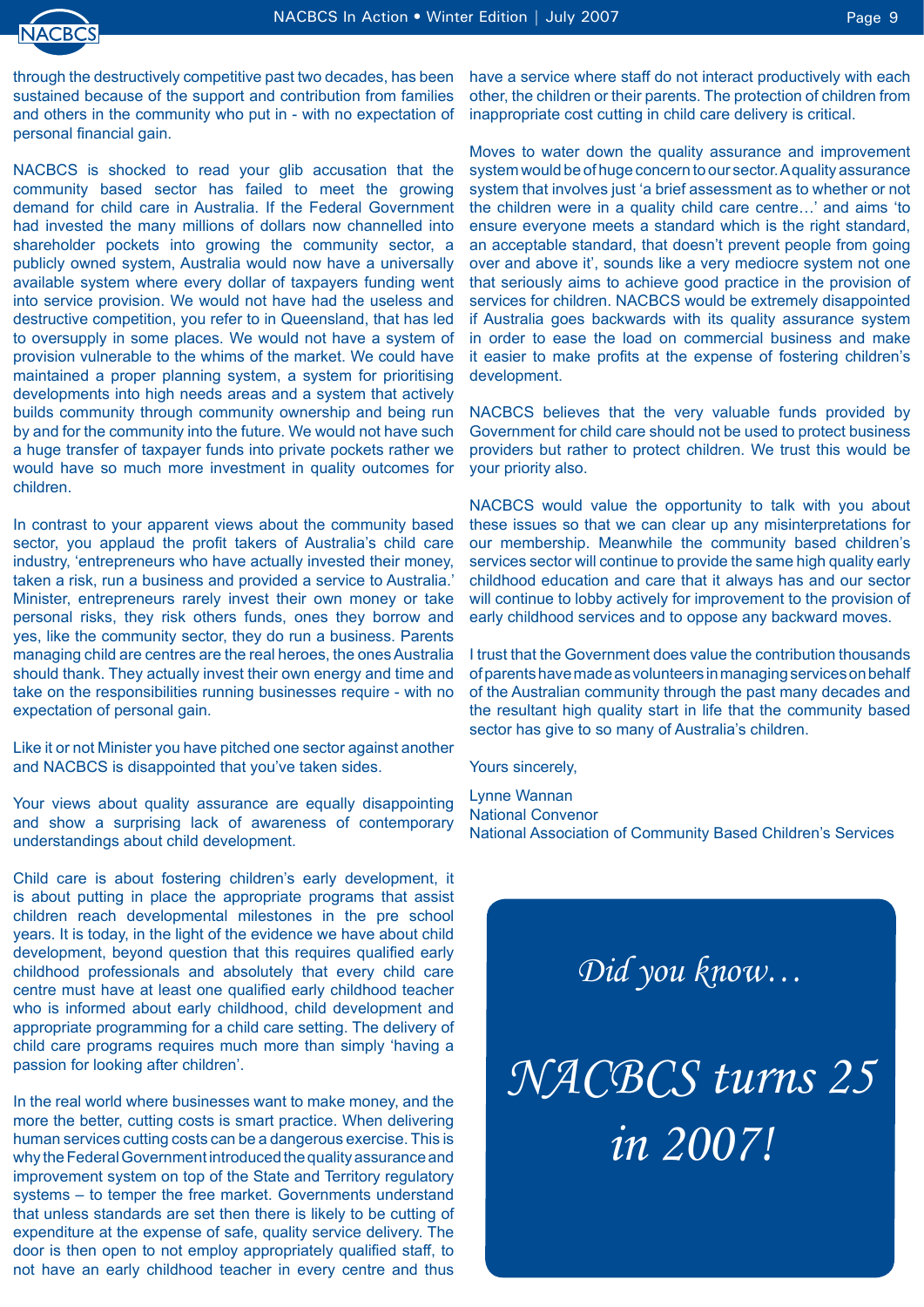## **Update on CCMS**

#### **Child Care Management System (CCMS)** *Karen Morley, member of National Reference Group*

The CCMS is a national child care computer system to provide the best information on child care supply and usage that has ever been available across Australia for families, services and the government.

With the introduction of CCMS parents will be able to access an online statement from Centrelink to obtain details of the CCB payments made on their behalf to their child care service(s).

The CCMS will bring all approved child care services online. Services will provide information directly to FaCSIA via the Internet to allow calculation and payment of CCB fee reductions on behalf of children in their service. All services will be required to submit attendance data electronically on a weekly or fortnightly basis. Fee reductions will be paid to services within 48 hours of processing.

Eligibility for CCB remains unchanged for families. Families will continue to report any changes to their circumstances to Centrelink. The CCMS will improve the transfer of relevant and timely information to child care services about a family's eligibility. This information will

assess training.

The next edition of CCMS News will be forwarded to all services during July 2007.

The responsibly for the management of the CCB programme is currently split between FaCSIA, Centrelink and the Family Assistance Office (FAO). Child care services also currently bear a large proportion of the CCB administration and calculation effort. The new system will simplify and streamline the administration of CCB. Child care services will no longer need to calculate fee reductions and will be able to submit information to government on-line.

#### **Key Changes Under CCMS**

The CCMS reference group has been actively involved in the CCMS process. FaCSIA has been very responsive in their approach which has been demonstrated in the changes made to the CCMS. The key changes have been: A change in the reporting process the option of one •

or two weeks reporting cycle is available. Services can opt not to receive the enrolment deposit. •

After much discussion services will no longer need to record both enrolments and time used. They will now provide this information for a period of four weeks over the year. Each service will have a different window for reporting. There is no commitment that this will continue from year to year. •

Extending the time frame for services before having to refund the enrolment deposit •

Currently the reference group is discussing the best approach for training and support for services.

**Absences –** CCB will be paid for up to 42 absence days per child without reasons or documentation.

Once these first 42 days are used, any further absences will only be paid for permitted circumstances where evidence is supplied by parents. Child care services will need to identify the reason for the absence and hold documentation to support them.

Cumulative absences totals will be available to parents through the online statement, and will

be transferred electronically to the service from FaCSIA.

The choice for families to receive their CCB payments via fee reductions or as a lump sum after the end of the financial year will continue to be available.

Child care services will continue to ask parents to advise the number of children in the family using care in a given week.

Child care services will provide information to support Child Care Benefit payments-Information will be provided (including attendance details, hours charged and hours used) for all families, including lump sum claimants, over the Internet to FaCSIA.

FaCSIA will pay CCB fee reductions to services and become the contact point for all service child care services.

Services will no longer have a direct relationship with Centrelink/ FAO.

The Child Care Management System will go on line from January 2007. Long Day Care services will be the first within the sector to go on line. Services will be able to nominate the timing of the change from the current system to the new CCMS system.

Each service across Australia will receive a one off grant from FaCSIA to assist with the cost of transition. Further assistance will be available to those services who met the funding criteria.

Funds have been allocated to assist with training. FaCSIA is currently developing its training package and how services will

also be made available to child care services.

**Enrolment Advances -** This is a new payment. Child care services will receive a one off advance payment for each eligible enrolment. This payment will be available to the service for the duration of the child's enrolment in that service. It will be recovered once the child leaves the service.

Due to the nature of Occasional Care, CCB Enrolment Advances will not apply to this service type. FaCSIA will consult with the Occasional Care Sector on possible arrangements.

**Calculation of CCB Fee Reductions - Centrelink will calculate** fee reductions for each child based on the weekly attendance information from the service and the latest family entitlement information held by Centrelink.

Child care services will no longer be required to calculate CCB fee reduction amounts.

FaCSIA will pay CCB fee reductions to each service.

CCB will still be paid based on sessions of care.

Families must report to Centrelink/FAO changes in circumstances that affect their CCB entitlement, Centrelink will apply these to fee reduction calculations from point of notification.

**JET** - Jet funding will be paid by FaCSIA under the CCMS. Centrelink/FAO will remain the contact point for families regarding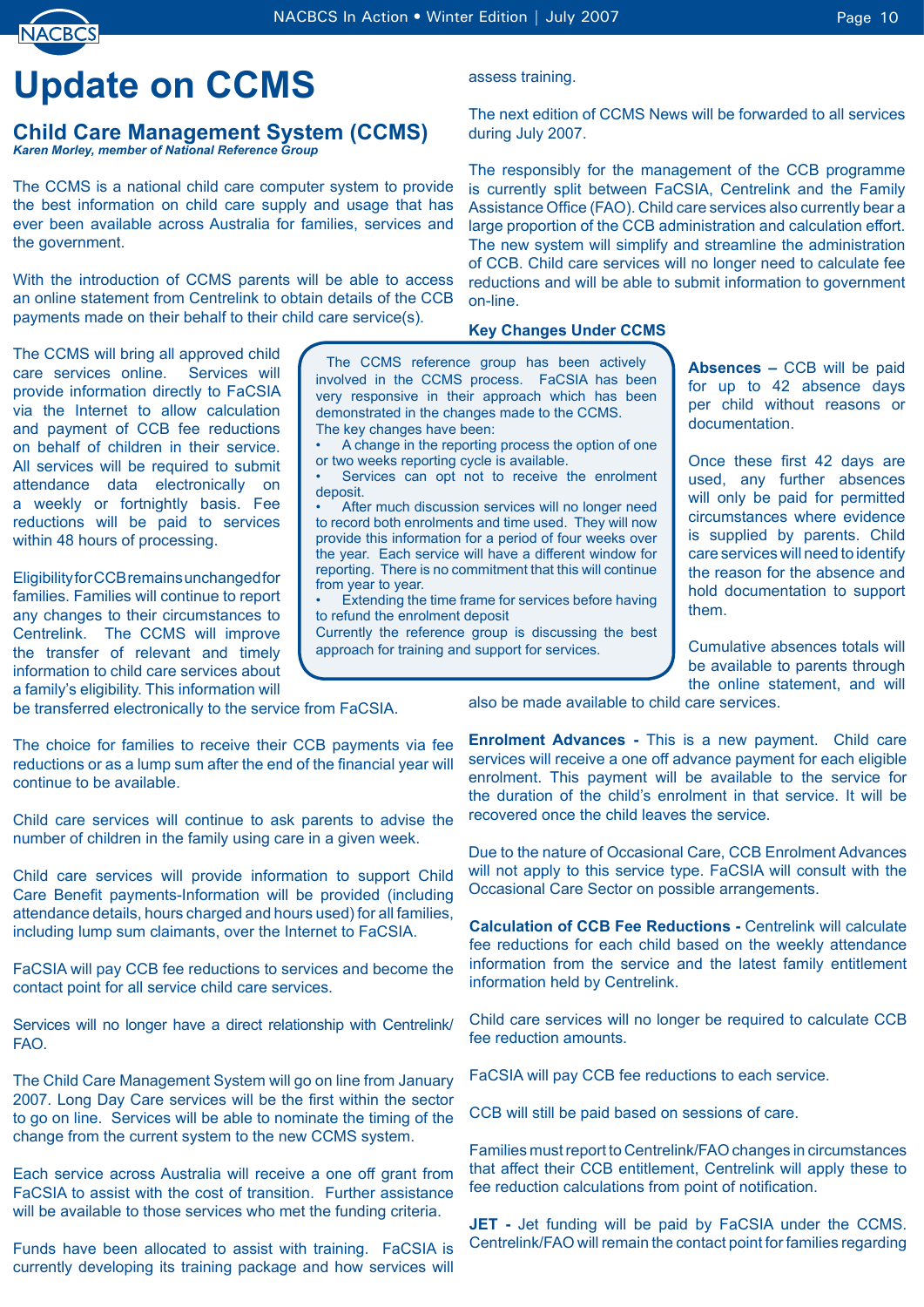

#### JET eligibility.

**Multiple Child Percentage -** Child care services will record a multiple child count, as advised by the families, which will be used by Centrelink when calculating fee reductions.

## **Review of Training Packages**

### **Update**

*Bruce Hurst, member of Industry Reference Group*

NACBCS is currently participating in the review of the Community Services Training Package CHC02. CHC02 incorporates the Certificate and Diploma level courses in Children's Services. The Community Services and Health Industry Training Board has now released Draft 1 and is accepting feedback on Draft 1 until July 31 2007.

There are many proposed changes to qualifications in Draft 1 which have the potential to impact significantly on Children's Services. Some of the key issues for discussion from Draft 1 include:

- The discontinuation of the Certificate IV in OSHC which is to be absorbed into the Certificate IV in Children's Services •
- Whether the Diploma of OSHC can also be absorbed into the Diploma of Children's Services •
- Whether a generic Children's Services qualification is more or less effective than separate qualifications for different sectors •
- Whether the term "Children's Services" should be dropped and replaced by another term •
- Whether the proposed competencies for an Inclusion Support Facilitator are consistent with the role of an ISF •

NACBCS will be submitting a response to the Draft and wants to ensure that the points of view of members are considered. All comments should be sent to Bruce Hurst, Community Child Victoria at bhurst@cccinc.org.au or you can call Bruce on 03 9486 3455. Copies of the Draft 1 materials can be downloaded from the Industry Skills Council website http://www.cshisc.com. au

## **Keeping An Eye on Corporate Child Care**

### **The Australian Experience**

#### **ABC loses appeal over missing toddler** *Peter Gregory, The Age, June 29, 2007*

Child care company ABC Developmental Learning Centres has failed in a bid to overturn a \$200 fine imposed after a two-yearold boy went missing from one of its centres.

The Court of Appeal today upheld findings by a magistrate and Supreme Court judge that inadequate supervision by two staff members at the suburban centre was a failure of the company.

ABC was fined \$200, without conviction, after the child escaped from the Hoppers Crossing centre on April 17, 2003. The boy had climbed on a blue foam cube and over a fence, when one of three staff members - supervising 12 children - went to the toilet.

Today, three judges said in a published judgement that supervision of children at such a centre would be wholly or largely the responsibility of staff, rather than management. They said the court's view of a proprietor's duty would determine whether a lapse in supervision by a staff member would amount to inadequate supervision by the owner.

"No issue of that kind arises in the present case, since ABC conceded that there had not been adequate supervision," the judges said.

They said ABC argued that previous court rulings amounted to imposing vicarious liability on the company, but they found the question did not arise.

"The duty to ensure adequate supervision is imposed on the proprietor itself. If that duty is breached, the proprietor itself is directly liable," the court said.

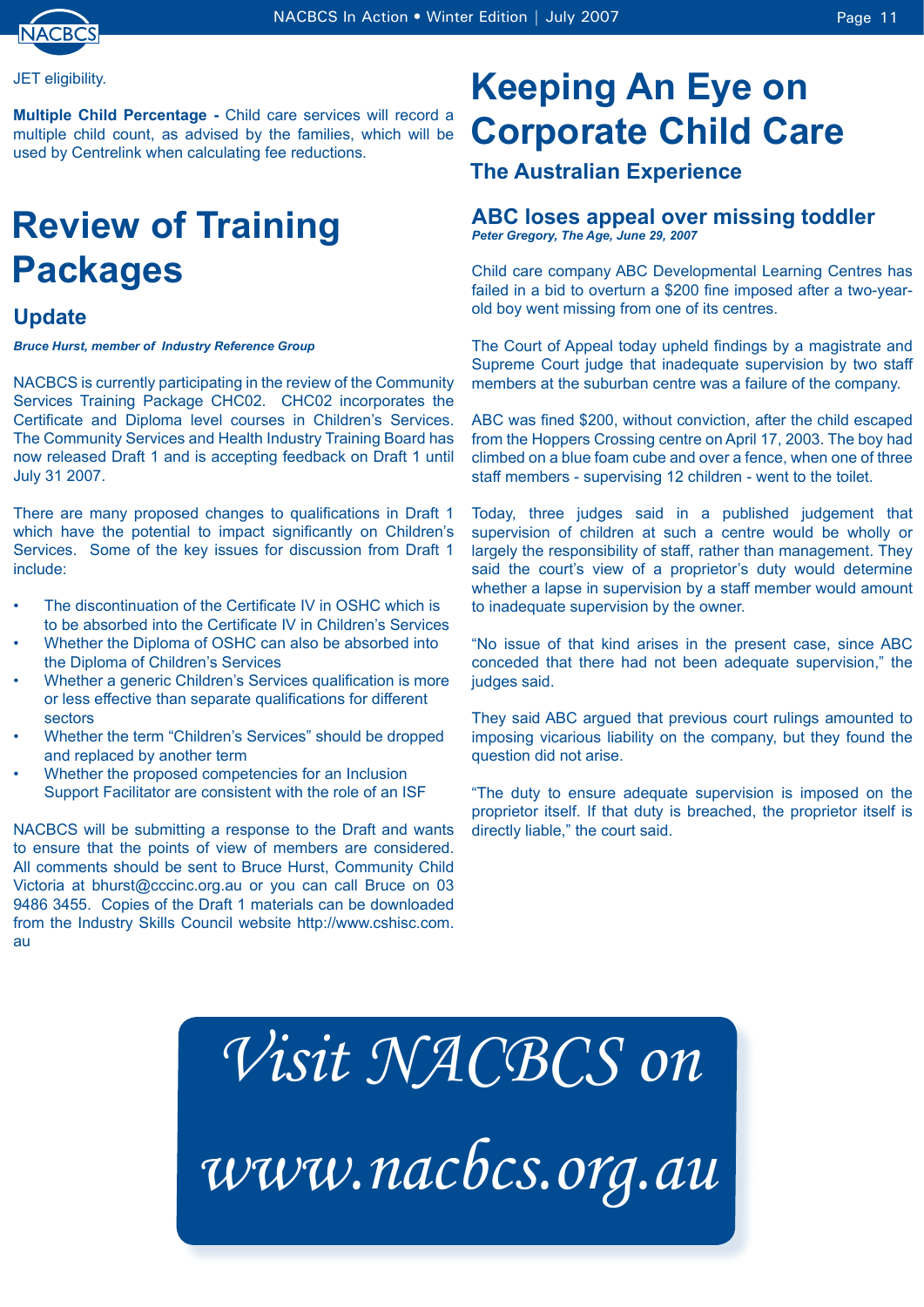



## **NACBCS NATIONAL CONFERENCE**

## **CHILDREN NOT FOR PROFIT**

**COMMUNITY OWNERSHIP FOR A BETTER WORLD!** 

Friday 16 and Saturday 17 November 2007 Melbourne Functions at Caulfield Racecourse

CCC Members - \$250 one day, \$350 two days (non-members \$270 & \$400)

#### **PRE-CONFERENCE VISITS TO CHILDREN'S SERVICES** Thursday 15 November

#### **Tour no. 1: Integrated Child & Family Services**

- Bannockburn Family Centre, Bannockburn
- Quantin Binnah Community Centre, Werribee
- Laverton Children's Centre

#### **Tour no. 2: Innovative Practice & Governance for Survival of Stand Alone Services**

- Eildon Road Children's Centre, St Kilda
	- Program based on use of natural materials, Family groupings and Formal links with family support services – places reserved for children in protective system
- Lady Gowrie Child Centre, Carlton
	- Program based on use of learning stories
- Other destinations to be confirmed.

**COCKTAIL PARTY** Thursday 15 November 6-7pm (Novotel St Kilda) **CONFERENCE DINNER** Friday 16 November **-** Birthday bash for NACBCS (Novotel St Kilda)

#### **CONFERENCE 16 – 17 NOVEMBER**

**Keynote Address:** Professor Helen May, Dean of the University of Otago College of Education, NZ "The Politics of Childcare in Aotearoa/New Zealand: The wins and compromises of successful advocacy for government investment by community early childhood"

#### **Panels**

- Changing the World Past, Present and Future
- Theory and practice of integrated children's services what do we really mean?
- Practitioners Panel what inspires children's services workers?

**Debate** 'Are children really too precious for profit?'

#### **Workshops**

Mix of workshops for experienced directors of children's services/social policy practitioners and workshops for child care practitioners. Topics include:

- Globalisation & ethics in children's services
- Doing Social Justice in Programming the sky is not the limit
- Advocating locally / defining the difference / selling the message
- **Integrated Service Models**
- Workforce Issues
- Childcare Funding Models
- Expanding the Community Childcare Sector
- Role of Local Government in Children's Services
- **Models of Community Ownership**

Sponsored by Community Child Care Victoria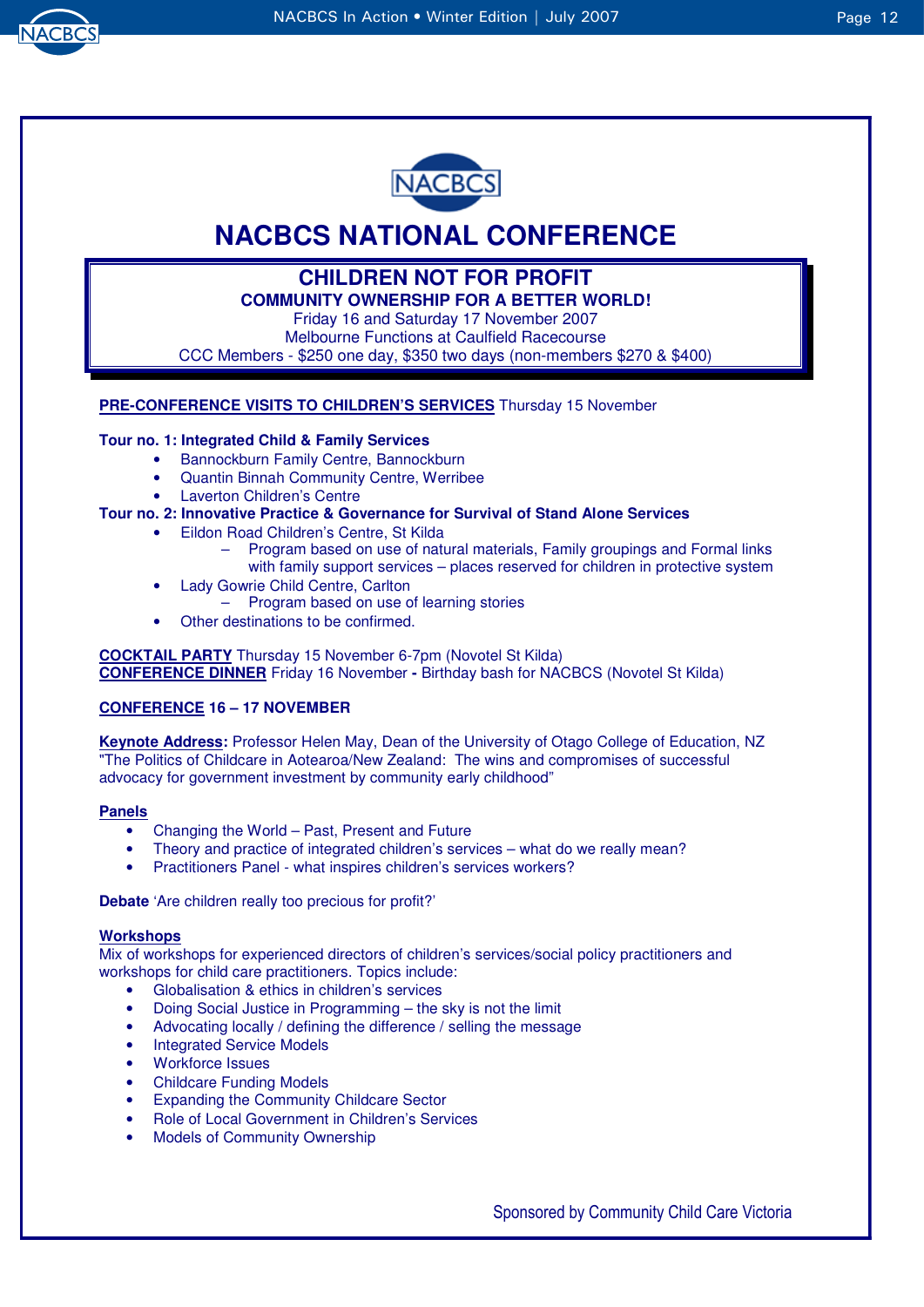## **Groves out to expand empire**

*AAP, Sunday Herald Sun, June 03, 2007* 

CHILDCARE entrepreneur Eddy Groves, the ABC Learning Centres Ltd chief executive, is eyeing US targets, armed with billions of dollars. After raising more than \$1 billion last week, he confirmed his rapidly growing company was looking to expand in the United States.

"We think we could make a substantial acquisition in the United States or a multitude of smaller acquisitions," Mr Groves told the ABC's Inside Business program today.

The company he founded with his wife in the late 1990s as global provider in all forms of education has centres in 39 of the 50 US states and is looking to spread its imprint.

"Throughout Asia, India, Australia, United States, the UK there's many opportunities," he said.

But the company would focus in on the United States for now, he said.

He denied investors were getting annoyed with the childcare giant for diluting their shares and for raising too much capital rather than giving some of it back to shareholders.

He also dismissed criticism the company's return on equity (ROE) of near six per cent was no better than that provided by banks.

## **The International Experience - Aotearoa/ New Zealand**

## **Childcare centres warned not to profit from subsidy**

*By RUTH LAUGESON - Sunday Star Times, 6 May 2007*

Education minister Steve Maharey has issued a blunt warning to the country's two main commercial childcare chains, telling them they cannot expect to continue to make profits in coming years on the back of heavy government subsidies for childcare.

Maharey said his officials had told the management of ABC Learning Centres and Kidicorp to begin adjusting to a new environment as the government continues unrolling a series of reforms in the early childhood sector over the next five years aimed at lifting quality.

Maharey said with the growing emphasis on quality care, there would be little or no scope for private operators to use government funding to deliver a return to shareholders. While it was desirable for the country's 4000-plus early childhood operations to deliver a surplus at the end of the year, that surplus should be reinvested to deliver quality care and education.

The ABC and Kidicorp chains respectively own 77 and 75 centres in New Zealand. Government subsidies range from between \$3 and \$10.50 per hour per child, depending on the age of the child and the number of qualified teachers employed by a centre. Fiftysix percent of the country's 1800 daycare centres are operated

on a for-profit basis.

Maharey said his officials had told them that "the chances of making a profit of the kind your shareholders would expect" as early childhood reforms unrolled up to the year 2012 were "very, very low".

This is "simply because the sector will over time become more like the compulsory schooling sector and the chances of making a profit will be almost nil.

"Both chains are thinking about how they adjust to that," he said.

Maharey said Kidicorp was considering whether to move to trust status. His officials had told both chains that if the government saw a line in their annual reports showing a return to shareholders, that would make the government question whether it was paying those chains too much in subsidies.

Kidicorp chief executive Wayne Wright said he was bemused by Maharey's comments.

"Kidicorp has never paid a dividend - we don't make enough money to do that," he said.

Any surpluses were ploughed back into developing centres and paying teachers. This was a declared policy of the company.

Wright also said Kidicorp had no issues with known government policy in the early childcare field.

Kidicorp had publicly supported the government initiative to give 20 free hours of early childhood education for three and fouryear-olds.

## **Another provider pulls out of childcare**

#### **scheme**

*ARWEN HANN and COLIN ESPINER, The Press, Thursday, 14 June 2007*

Another major childcare provider has pulled out of the Government's controversial 20 hours free scheme, saying it would reduce the quality of education.

ABC Learning Centres sent a letter to parents this week saying it had reluctantly decided not to offer the scheme in its 90 centres.

It said the funding rate offered by the Government would not cover basics such as wages, rent and power costs.

That would lead to a reduction in the quality of learning provided by its centres.

The decision came as Education Minister Steve Maharey conceded some early childhood centres are "confused" about the Government's flagship 20 hours free childcare scheme.

From next month, the parents of every three and four-yearold will be entitled to 20 hours free early childhood education, implementing a major election promise by Labour.

But some childcare centres have opted out of the scheme,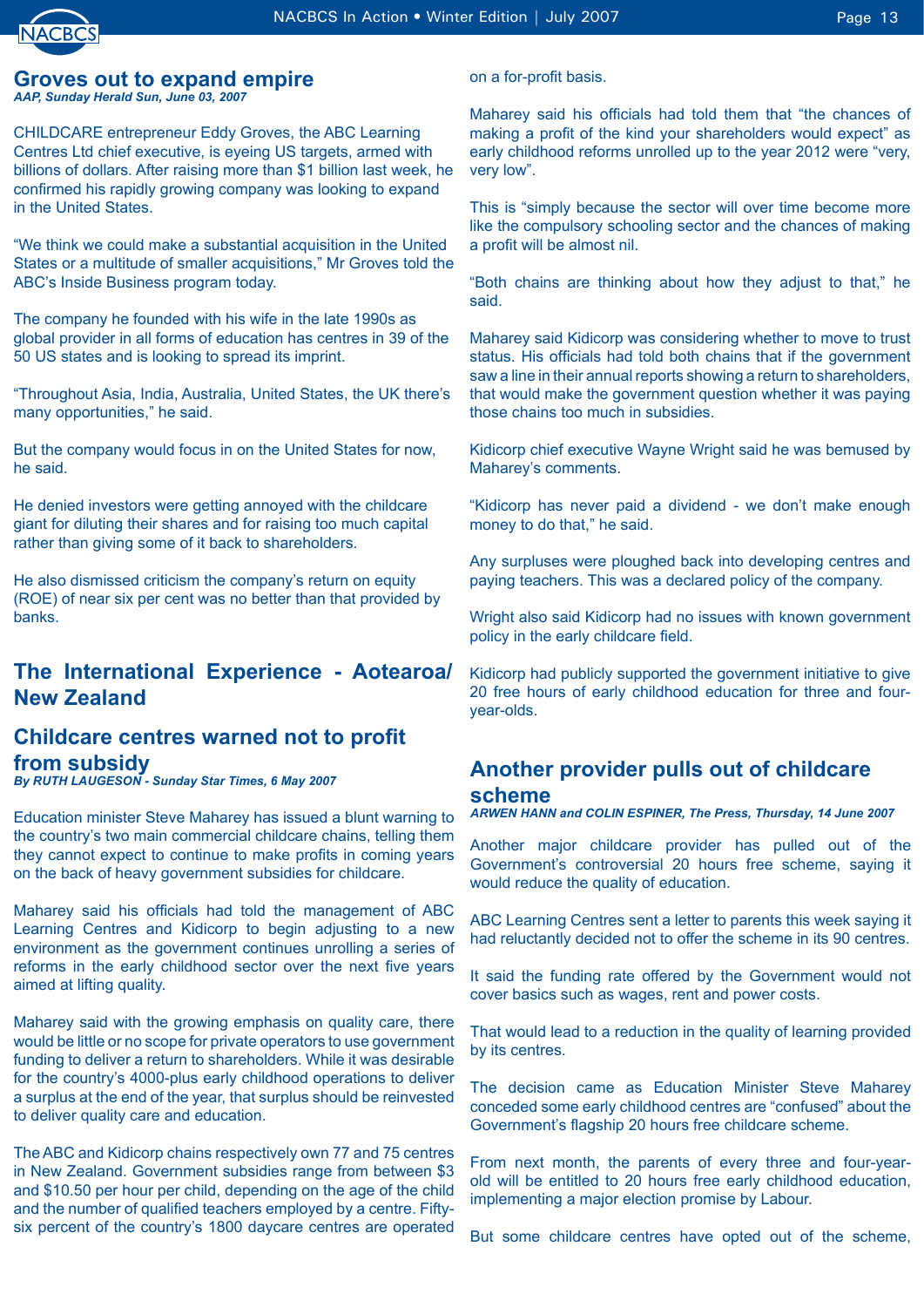ABC Learning Centres' letter said the company did not feel optional charges, which the Government has said centres can charge for extra services or higher standards of care, were a viable option because the income could not be guaranteed.

Nor did it feel it was fair to charge parents of one and two-yearold children higher fees – a strategy chosen by some centres opting into the scheme – to balance their books.

The company said it would reconsider its position if the Government changed the policy to allow centres to enforce a mandatory additional charge to cover any shortfall.

National yesterday highlighted Tauranga early childhood centre The Treehouse, which has announced a 20-hours-free scheme with a top-up "quality education surcharge" of \$20 per day.

The surcharge, it said, was to cover "interesting and educational guests", "a beautiful and aesthetic learning environment", the "provision of a nutritional and sumptuous morning tea", and an "excellent, rich teaching programme".

The Government has maintained childhood centres can levy an "optional charge" as long as it is for additional enhancements and parents are told in advance and agree.

Under questioning in Parliament yesterday Maharey argued the scheme was still "free" even with the surcharges.

But he accepted some childcare centres may be confused about the scheme.

Want to build strong, positive relationships with your families and support their parenting?

Early Childhood Australia is offering, in conjunction with NACBCS, a special deal on the Everyday Learning Series, where part of the purchase price is returned to NACBCS.

Early Childhood Australia also knows that parents want information that is up to date, dependable, credible and easy to read. Early Childhood Australia's Everyday Learning Series was developed by early childhood experts specifically to meet these needs. Each year the four books in the series cover topics of real interest to parents such as: brothers and sisters, making friends, maths, imagination and talking.

Having strong relationships with our families is crucial to the quality of a childcare service and to its success. Supporting parents in their parenting is an essential part of that relationship.

'The majority of parents are concerned about the level of confidence in their parenting and the community pressure to get parenting right.' Australian Childhood Foundation.

To find out more information about the Everyday Learning Series, or to obtain a subscription for your families visit: http://www. earlychildhoodaustralia.org.au/everyday\_learning\_series/special\_ offer for services.html.

When ordering the Everyday Learning Services please make sure that you alert Early Childhood Australia that you are a member of NACBCS.

## **Branch Reports**

### **Victoria**

#### **Community Child Care/ Victorian Branch**  *Barbara Romeril, Executive Director*

Victorian members have been active in the Government's consultations on the new children's services regulations; we worked in collaboration with the LHMU in advocating for increased staff:child ratios, minimum Certificate III for all and limits on maximum group sizes. We are now working on a public statement on improving standards in child care with a number of other peak bodies and statewide agencies. We look forward with optimism to the draft regulations later this year.

The State Budget funded all of the election commitments to invest in community children's services and the state submission to the Council of Australian Governments (COAG) Human Capital working party took this further. The new Minister for Children, Lisa Neville is committed to continuing the Victorian Government's reform process for communities, families and children.

CCC is re-launching the Community Ownership Endorsement Scheme, which now encompasses long day care, family day care, occasional care and outside school hours care. We look forward to piloting this in Wollongong in preparation for taking it national later this year.

We are planning a forum on integrated service models, to be held mid year to really look at the current experience of integrating early childhood education and care with other child and family supports – the learnings from this forum will be carried forward into the NACBCS national conference to be held in Melbourne in November.

### **Queensland**

Things in Queensland have been fairly quite over the last few months. The AGM was held and a new committee was elected. Members have been actively involved in responding to and providing information to the National office. Also, members participated in the May Day March with LHMU.

### **New South Wales**

The NACBCS NSW executive held a planning day in May at which a new strategic plan was adopted for the branch. All executive members are now busily implementing the decisions from this planning day. Shortly after the planning day the NSW Branch AGM was held at the beginning of June.

New office bearers were elected at the meeting as follows:

Convenor Carol Lymbery National Representative Prue Warrilow Deputy Convenor Gerard Moon Secretary **Tracey Kirk-Downey** Treasurer Trish Brown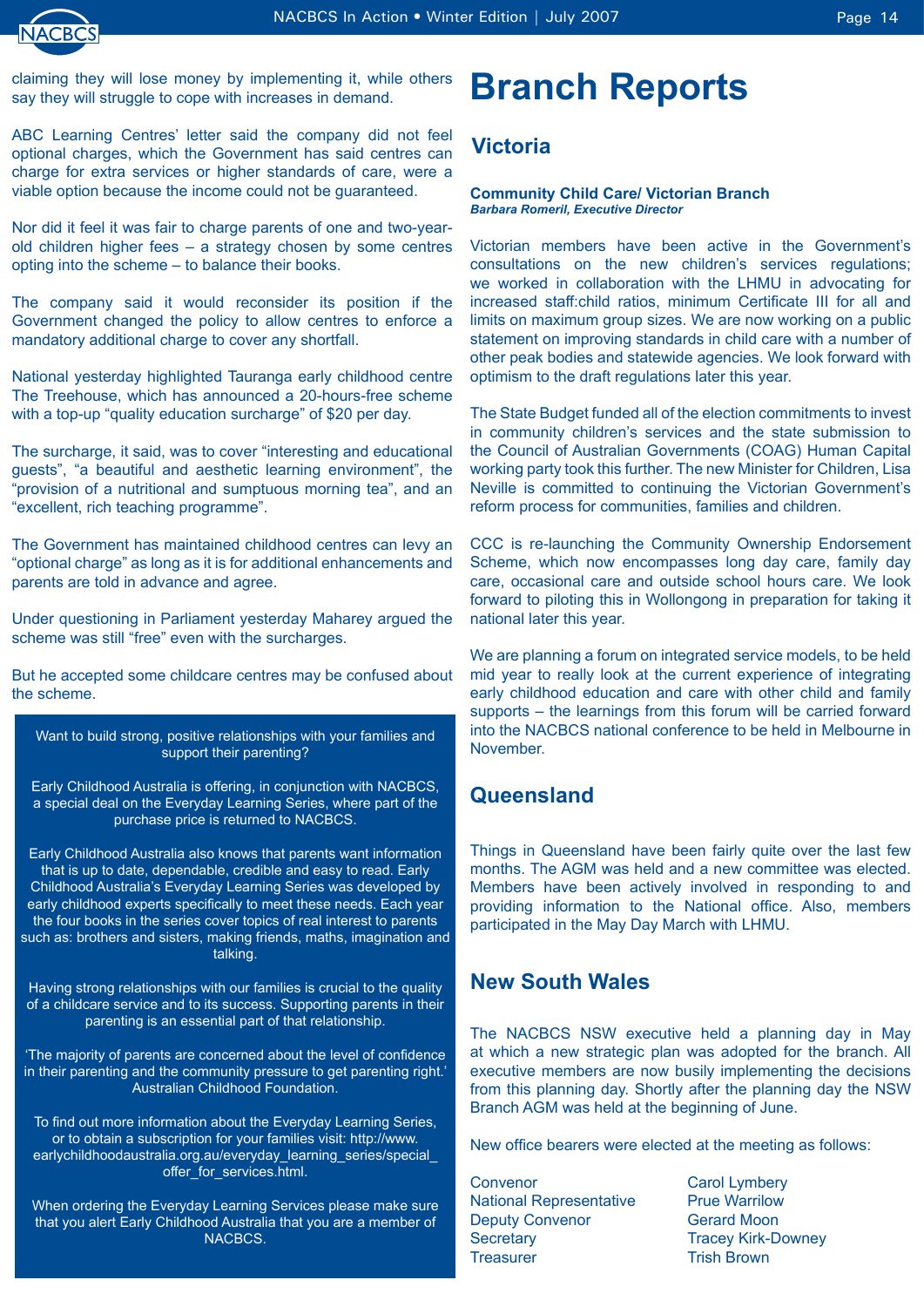

A vote of thanks was given to outgoing office bearers including Tonia Godhard the outgoing treasurer who has worked at improving our financial position over the last year.

The NSW Branch is working on three major issues at the moment: Child Care Quality Assurance, preschool funding and the implementation of a 1:4 ratio for babies in NSW.

Members are very concerned about the impact a combined Quality Assurance process may have on the Accreditation system. We have circulated the "Be Alert and Alarmed" letter to all community based services in NSW (not just NACBCS members) and are encouraging services to attend Community Child Care's information meetings being held before FaCSIA's forums on the issues. We also want to remind all our members to complete the accreditation survey at http://www.cccinc.org.au/nacbcs.htm

NACBCS NSW is very pleased to have joined with a range of peak organisations, major child care providers, educational institutions and unions in NSW in our fight to get the NSW state Government to implement a 1:4 ratio for babies in NSW. We believe through working together we can definitely make this happen. We intend this to be a loud and successful campaign after many years of trying to get this change to happen.

In an attempt to get more member involvement in NACBCS we have made a decision to reduce our meetings to 4 a year and to adopt new communication protocols to ensure the widest and easiest dissemination of information to and between members.

Obviously this is already having the desired results because our branch membership has doubled in the last three months! Anybody who is considering joining should contact Deb on our new dedicated NACBCS number on 02 8922 6434.

We also have a new postal address: PO Box 221 Summer Hill 2130

## **Western Australia**

#### **Carewest WA**

Regulations / Licensing : The Child Care Consultative Review Committee has been meeting monthly to discuss issues identified and to assist the Departmental Officers to write a Discussion Paper. Individuals and groups were invited to send in information and express their views on any issue they wanted included in the Discussion Paper. Since then 2 drafts have been produced for the Committee's consideration and feedback. The final version for distribution to the sector and the community at large will be launched on 16 July, by the new Minister, Sue Ellery.

Each licensed service as well as a variety of groups and individuals will be sent a copy of the paper. There will be a 3 month consultation period. A consultative process has also been developed and one of the Committee's responsibilities is to promote a high level of public participation, and consult widely with the community and the children's sector. A facilitator has been appointed to conduct forums in the metropolitan and regional areas. There will be on line surveys available and both services and organisations will be encouraged to consult with

their members and provide feedback.

After a somewhat confusing introduction to the requirement for a Working with Children Check, it appears that for Managerial Officers of Community Based services and students the issues have been resolved for the time being. The definition of a Managerial Officer will be discussed in the Regulations Review.

As a result of the Ford Review, The Department of Community Development will be split into 2 departments: The Department for Communities and the Department for Child Protection. The Licensing & Standards Unit will transfer into the new Department for Communities. The Unit has recently boosted its staff numbers which will assist in implementing the monitoring strategy announced by the Minister that all services will be visited at least once a year.

Strategic Plan: At the April meeting of Carewest, the plan was reviewed and evaluated. Members were then asked to prioritise the areas they felt we needed to focus on for the next 3 months. The Constitution has been reviewed and we plan to launch and adopt the new one at the AGM scheduled for 18 September.

TRAINING: The Diploma Traineeship has now been established in WA, yet some RTO's are still unsure about delivering it.

Carewest has been invited as an Industry representative on the Board of the ITAB.

Children's Services Industry Development Council (C.S.I.D.C.). This group continues to be proactive in its advocacy for children's services and its staff, meeting every 6 weeks and comprising of individuals and organisations' representatives from the sector.

NIFTeY WA: Along with a number of associated organisations, including Carewest, NIFTeY WA held a half a day Conference, The Early Years Partnerships and Prevention, on 15 June. The presenters were Professor Deborah Phillips from Washington DC, the co-editor of the book, "From Neurons to Neighbourhoods", Sherry Thompson, Executive Director Early Childhood and Statewide Services in South Australia and Professor Dorothy Scott, also of South Australia. Their presentation was thought provoking. For anyone interested their papers are available on the RUCSN's website: www.rucsn.org.au

Retirees etc: A farewell lunch was held for a number of Directors who have retired or have sadly left the field. Angela Miller, Gina Newland (Mc Culloch), and Pat Hassett, have retired this year and throughout their careers have been NACBCS delegates and worked tirelessly as advocates of Community Based Child Care. Sadly we also farewelled Sally Whitaker, who resigned from Billabong Community Centre, and was Carewest's secretary and representative on the CSIDC, among numerous other committees. Next month Annette Shilcock will be leaving Willetton after 17 plus years of service.

Kwinana CCC will be closing its doors and RUCSN is now sponsoring Busselton CCC in the South West.

A State Children's Services Conference will be held in the last week of August 2007.